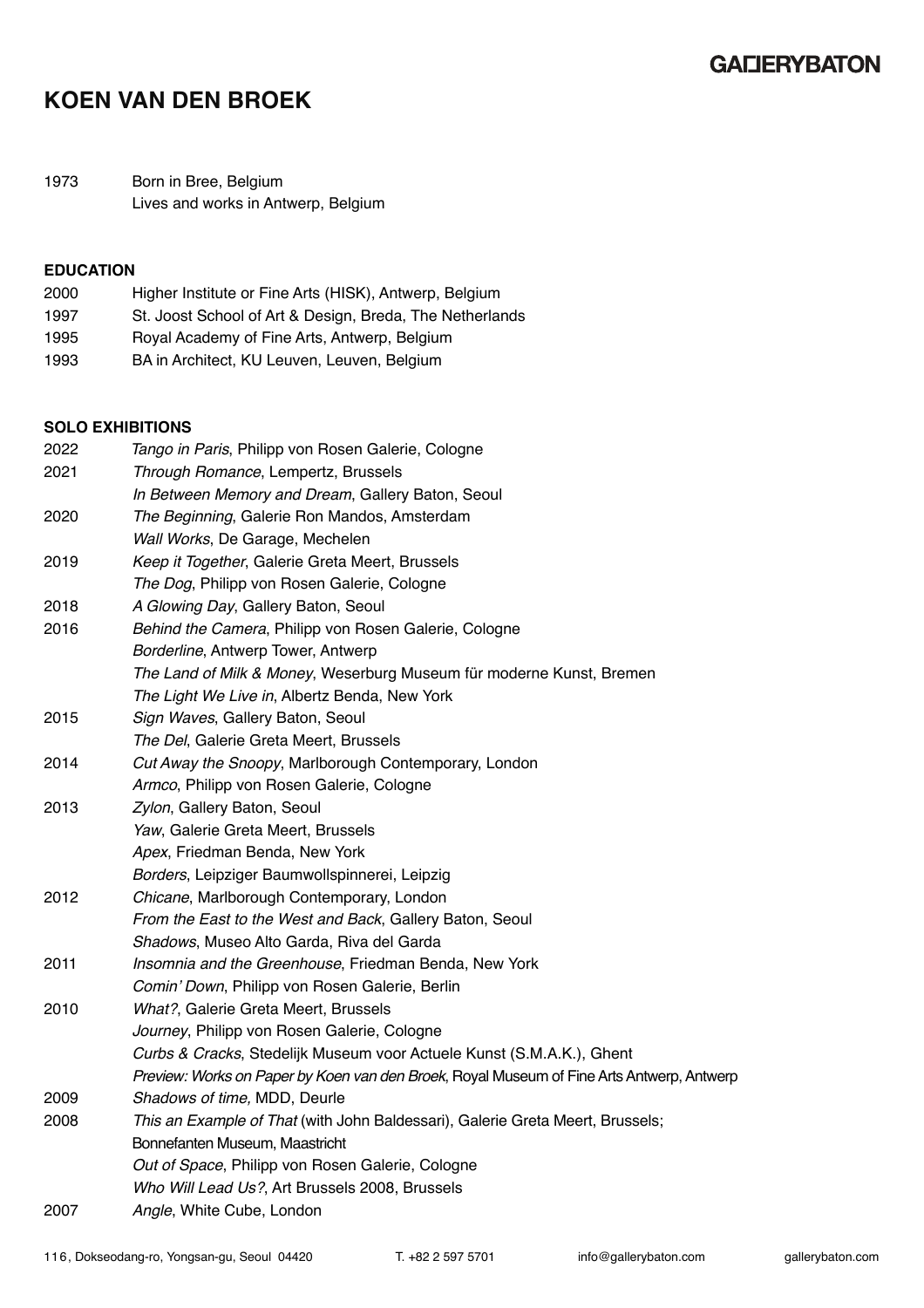### **GALIERYBATON**

## **KOEN VAN DEN BROEK**

- 2006 *Dante's View*, Philipp von Rosen Galerie, Cologne
- 2005 *Paintings from the USA and Japan*, Museum Dhondt-Dhaenens, Deurle
- 2004 *Paintings* 1999–2004, DA2, Salamanca
- 2003 *Threshold*, White Cube, London
- 2002 *Les charmes discrets de l'art flamand contemporain: Koen van den Broek*, Chapelle des Pénitents Blancs, Gordes
- 2001 *Border*, White Cube, London
- *Koen van den Broek: Schilderijen/Paintings*, Z33, Hasselt
- 2000 *Koen van den Broek*, Cultuurcentrum Hasselt, Hasselt
- 1999 *Koen van den Broek*, Galerij Art 61, Hever
- 1998 *Koen van den Broek*, Bernarduscentrum, Antwerp
- 1997 *Koen van den Broek*, Galerie Hellinga Beetsterzwaag, Amsterdam

#### **GROUP EXHIBITIONS**

| 2022 | Project Palace, A Centenary, Bozar, Belgium                                              |
|------|------------------------------------------------------------------------------------------|
| 2021 | Jeonnam International Sumuk Biennale 2021, Mokpo                                         |
| 2020 | Critical work. For Life and How We Live it, Staatliche Kunsthalle Karlsruhe, Karlsruhe   |
|      | Mirrors of Time, Labiomista, Genk                                                        |
|      | No More Boring Art, PXL-MAD School of Arts, Hasselt                                      |
|      | Muurschilderingen, Roger Raveel Museum, Zulte                                            |
| 2019 | Genesis, Lieu d'Art Contemporain, Narbonne                                               |
|      | Uit beleefdheid, Museum of Contemporary Art Antwerp (M HKA), Antwerp                     |
|      | Bruegel's Gaze: Reconstruction of the Landscape, Dilbeek/Brussels                        |
|      | Highlights for a Future: 20 Years S.M.A.K., S.M.A.K., Ghent                              |
|      | Salon de Peinture, M HKA, Antwerp                                                        |
| 2018 | The Flâneur-From Impressionism to the Present, Kunstmuseum Bonn, Bonn                    |
|      | 20 Years NICC-Jubilee, A4 Works, New International Cultural Centre, Antwerp              |
|      | 139 x Nothing But Good, Park, Tilburg                                                    |
|      | Nap, Galerie Ron Mandos, Amsterdam                                                       |
| 2017 | Kunstlicht, Kunstraum Fuhrwerkswaage, Cologne                                            |
|      | Vloed, Kunstencentrum Ten Bogaerde, Koksijde                                             |
|      | Le Paysage en Question, Centre d'Art Contemporain de Châteauvert, Châteauvert            |
|      | Intuition, Group Show during the 57th Venice Biennale, Palazzo Fortuny, Venice           |
| 2016 | Prelude / Subversion, Gallery Baton, Seoul                                               |
|      | Schilde Kiest Kunst, Museum Albert Van Dyck, Schilde                                     |
|      | Duikboot, Royal Academy of Fine Arts, Antwerp                                            |
|      | De-Generaties, Elias et ses compagnons de routes, De Markten, Brussels                   |
|      | Urgent Conversations: Athens-Antwerp, National Museum of Contemporary Art Athens, Athens |
|      | UNGENAU (collection S.M.A.K), De Halle, Geel                                             |
| 2015 | The Importance of Being, Contemporary art from Belgium in Latin-America,                 |
|      | Museu de Arte Moderna do Rio de Janeiro, Rio de Janeiro                                  |
|      | Unterseeboot über Malermeister, Cultuurcentrum Mechelen, Mechelen                        |
|      | Good Morning, Hallo, Kunsthalle G2, Leipzig                                              |
|      | The Corner Show, Kunsthal Extra City, Antwerp                                            |
|      | Proportio, Palazzo Fortuny, Venice                                                       |
|      | Kunstbeurs Rode Kruis Vlaanderen, Klooster Sancta Maria, Ronse                           |
|      | The Importance of Being, Contemporary Art from Belgium in Latin-America,                 |
|      |                                                                                          |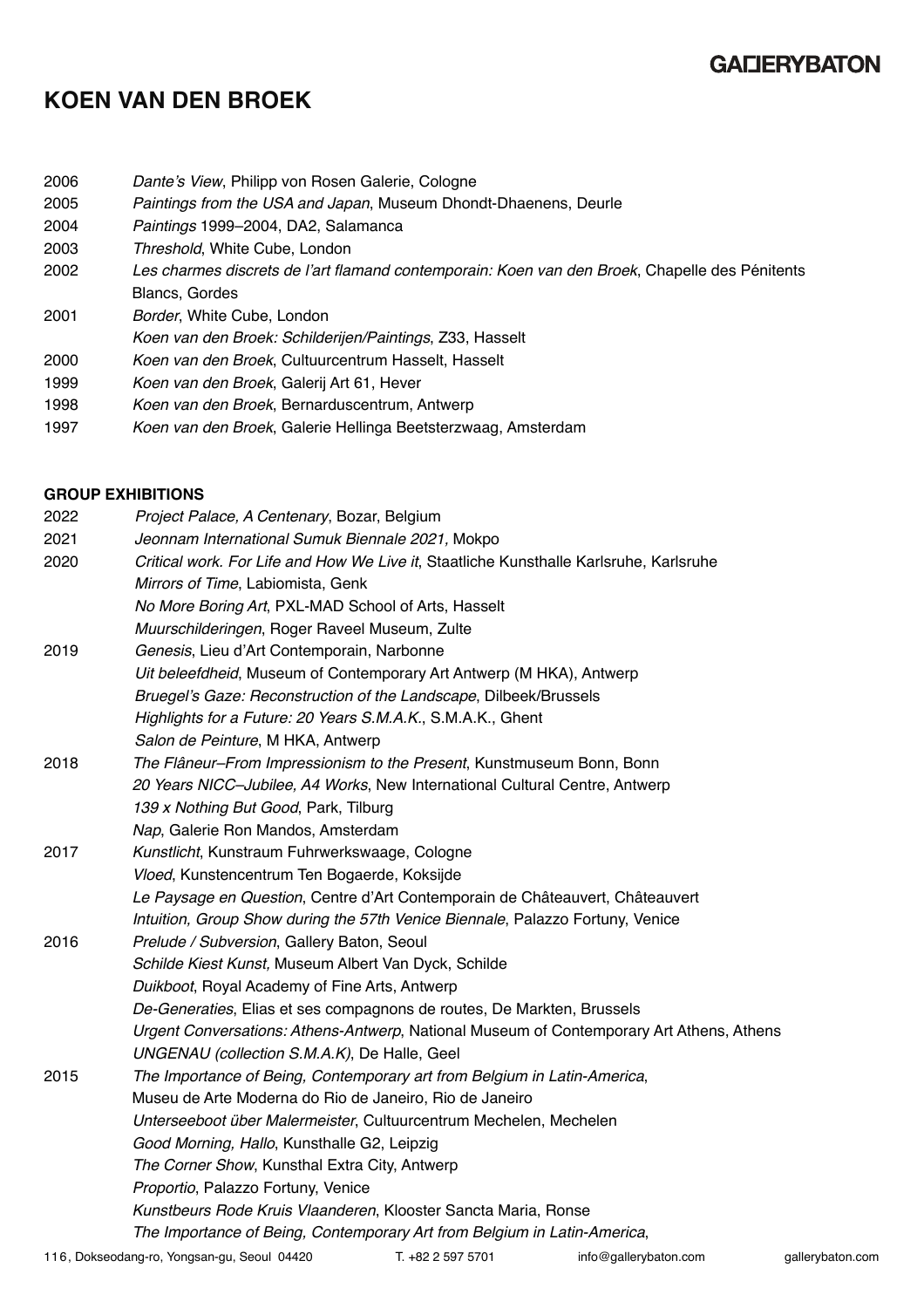# **KOEN VAN DEN BROEK**

|      | Museo de Arte Contemporáneo de Buenos Aires, Buenos Aires; Museo Nacional de Bellas Artes, Havana |                   |                       |                  |
|------|---------------------------------------------------------------------------------------------------|-------------------|-----------------------|------------------|
|      | Drawing Biennial 2015, Drawing Room, London                                                       |                   |                       |                  |
|      | Before/Beyond Words, Group Show, Wattenfabriek, Herzele                                           |                   |                       |                  |
| 2014 | De Vierkantigste Rechthoek, Belgische kunst in perspectief, Kunsthal KAdE, Amersfoort             |                   |                       |                  |
|      | Muhka Extra Muros-Visite, C-Mine, Genk                                                            |                   |                       |                  |
|      | Museum to Scale 1/7, Kunsthal Rotterdam, Rotterdam                                                |                   |                       |                  |
|      | Dialogen, Studio Pieter Stockmans, C-Mine, Genk                                                   |                   |                       |                  |
|      | Passions Sécrètes, Le Tripostal, Lille                                                            |                   |                       |                  |
|      | Bloed, Landcommanderij Alden Biesen, Bilzen                                                       |                   |                       |                  |
|      | Biënnale van de schilderkunst, Museum Dhondt-Dhaenens, Deurle                                     |                   |                       |                  |
|      | Nothing But Good, Park, Tilburg                                                                   |                   |                       |                  |
|      | Re: Painted, S.M.A.K., Ghent                                                                      |                   |                       |                  |
| 2013 | Museum to Scale, Royal Museums of Fine Arts or Belgium, Brussels                                  |                   |                       |                  |
|      | Happy Birthday Dear Academie, Museum MAS, Antwerp                                                 |                   |                       |                  |
|      | Art Attack, Oud pand Sodermans, Hasselt                                                           |                   |                       |                  |
|      | Works with paper, Marlborough Contemporary, London                                                |                   |                       |                  |
|      | De Modernen Duo's, Koningin Fabiolazaal, Antwerp                                                  |                   |                       |                  |
|      | First We Take The Hague, Then We Take Berlin, Embassy of Belgium, The Hague                       |                   |                       |                  |
|      | Raoul en ik, Etablissement d'EN Face, Brussels                                                    |                   |                       |                  |
|      | Collectie XXXIII, M HKA, Antwerp                                                                  |                   |                       |                  |
| 2012 | Belgium Contemporary Now, Gallery Baton, Seoul                                                    |                   |                       |                  |
|      | Biënnale van de Schilderkunst: De mens in beeld, Roger Raveel Museum, Zulte                       |                   |                       |                  |
| 2011 | Jan Van Imschoot, Koen van den Broek, Wilfried Vandenhove, Galleri Brandstrup Oslo, Oslo          |                   |                       |                  |
|      | Collectie XXXII Ten ousted van 4°24, M HKA, Antwerp                                               |                   |                       |                  |
|      | Extra Muros: Meesterwerken in het Mas, Museum MAS, Antwerp                                        |                   |                       |                  |
|      | Tomorrow Is The Question I Collectiepresentatie, S.M.A.K., Gent                                   |                   |                       |                  |
| 2010 | 14th Vilnius Painting Triennial: False Recognition, CAC, Vilnius                                  |                   |                       |                  |
|      | Does City/Münster Matter?, Ausstellungshalle zeitgenössische Kunst Münster, Münster               |                   |                       |                  |
| 2009 | A Story of the Image, Shanghai Museum, China                                                      |                   |                       |                  |
|      | Fading, Museum van Elsene, Brussels                                                               |                   |                       |                  |
| 2008 | Fantasy (curated by Koen van den Broek), M HKA, Antwerp                                           |                   |                       |                  |
|      | Academia, La Chapelle de l'Ecole des Beaux-Arts, Paris                                            |                   |                       |                  |
|      | Biënnale van de Schilderkunst, Museum Dhondt-Dhaenens, Deurle; Roger Raveel Museum, Zulte         |                   |                       |                  |
|      | Take the doll, Aardenburg                                                                         |                   |                       |                  |
|      | The Hands of Art, S.M.A.K., Ghent                                                                 |                   |                       |                  |
| 2007 | The Floor, De Zwarte Panter, Antwerp                                                              |                   |                       |                  |
|      | Vanaf Nu !, LLS 387, Antwerp                                                                      |                   |                       |                  |
|      | Metamorphosis III, LAC Perpignan; Museu Abelló, Barcelona                                         |                   |                       |                  |
|      | Welcome Home, M HKA, Antwerp                                                                      |                   |                       |                  |
|      | Jubilee, M HKA, Antwerp                                                                           |                   |                       |                  |
| 2006 | Open Space, Art Fair Cologne, Cologne                                                             |                   |                       |                  |
|      | Beaufort 2006, Ostend                                                                             |                   |                       |                  |
|      | Freestate, Ostend                                                                                 |                   |                       |                  |
|      | Leere X Vision, Marta Herford, Herford                                                            |                   |                       |                  |
|      | Between a Rock and a Hard Place, Rove Kenny Schachter, London                                     |                   |                       |                  |
|      | Leeftijdgenoten, Roger Raveel Museum, Zulte                                                       |                   |                       |                  |
| 2005 | Royal Academy Illustrated 2005, Royal Academy of Arts, London                                     |                   |                       |                  |
|      | Prague Biennale 2005, Prague                                                                      |                   |                       |                  |
|      | 116, Dokseodang-ro, Yongsan-gu, Seoul 04420                                                       | T. +82 2 597 5701 | info@gallerybaton.com | gallerybaton.com |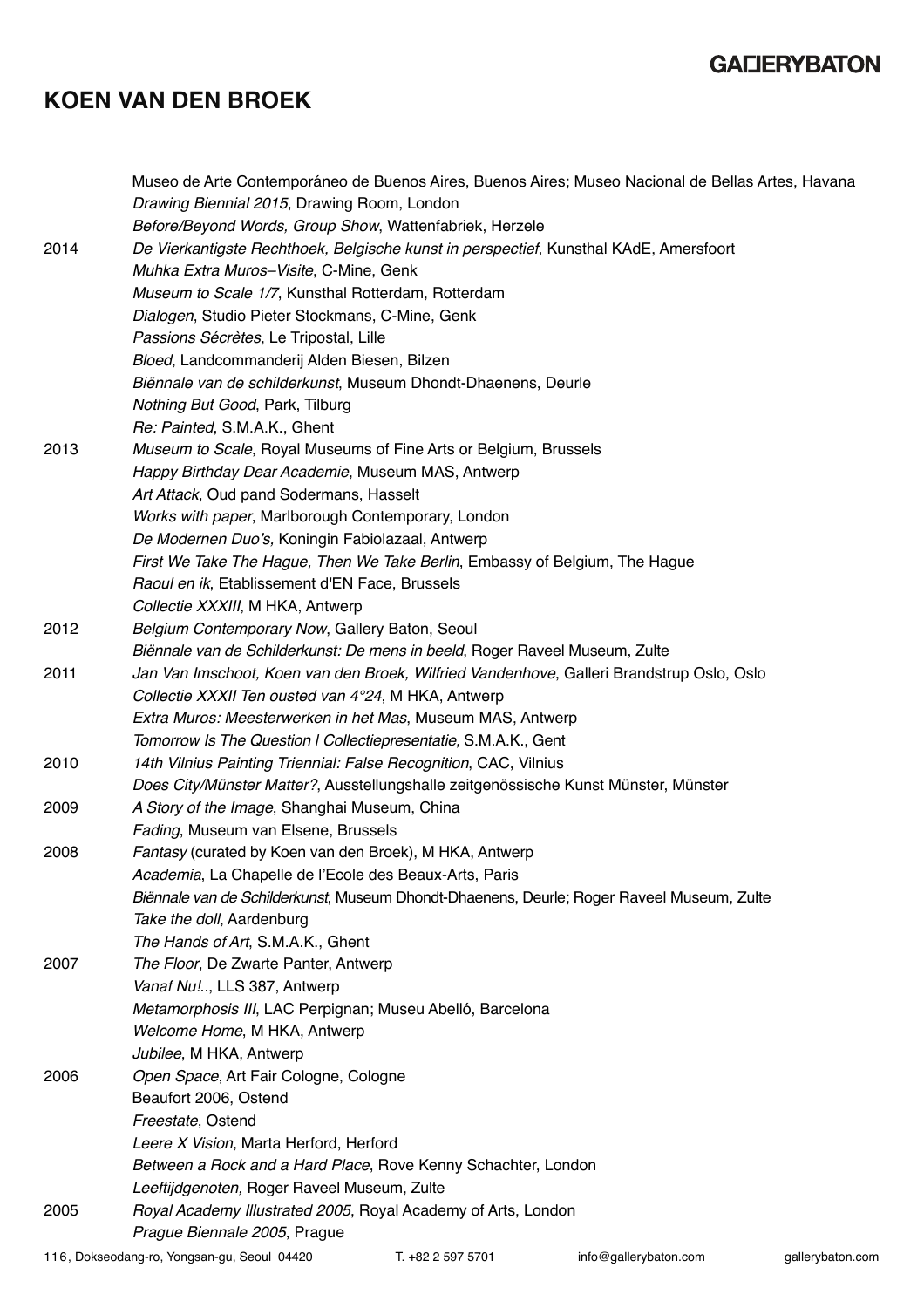# **KOEN VAN DEN BROEK**

|      | Scape-Code: Their Subjective Topographies, PKM Gallery, Seoul                             |
|------|-------------------------------------------------------------------------------------------|
| 2004 | Direct Painting, Kunsthalle Mannheim, Mannheim                                            |
|      | Karel Appel, Onderweg. reis van Rudi Fuchs langs de kunst de lage landen, Bozar, Brussels |
|      | This is Not a Home, This is a House, L'Observatoire, Brussels                             |
|      | Framed, Cultuurcentrum Strombeek, Strombeek                                               |
|      | Koen van den Broek-Wim Catrysse, Strombeek                                                |
| 2003 | Once Upon a Time: Een blik op de kunst in de jaren '90 in België, M HKA, Antwerp          |
|      | Matisse and Beyond: A Century of Modernism, SFMOMA, San Francisco                         |
|      | Oorsprong, De Brakke Grond, Amsterdam                                                     |
|      | The Ambiguity of the Image. Belgian Art Now, Helexpo, Athens                              |
| 2002 | Wim Catrysse, Koen van den Broek, Leen Voet, James van Damme Gallery, Brussels            |
| 2000 | Prix de la Jeune Peinture Belge, Bozar Brussels                                           |
|      | Europa Prijs, Museum voor Schone Kunsten, Ostend                                          |
|      | The New Millennium in My Dreams, Seoul Arts Center, Seoul                                 |
|      | Biennale Prizegiving and Exhibition of Visual Art, Golf of La Spezia, La Spezia           |
|      | Presentation of the Work of the Laureates 2000, HISK, Antwerp                             |
|      | Open Ateliers H.I.S.K., HISK, Antwerp                                                     |
| 1999 | Subjectieve verbeelding, Huis Thuysbaert, Lokeren                                         |
|      | Open Ateliers/Open Studios, HISK, Antwerp                                                 |
|      | Group Exhibition: Synestesia, Lokaal 01, Antwerp                                          |
| 1998 | FAXX, Tilburg                                                                             |
|      | Open Ateliers/Open Studios, HISK, Antwerp                                                 |
|      | Spring 98: Jong Talent in Antwerpen, Koningin Fabiolazaal, Antwerp                        |
| 1997 | Koen van den Broek and Philip Morris, Bergen op Zoom                                      |
|      | Galerie Nieuw Brabantse Kunststichting, Breda                                             |

#### **PUBLIC PROJECTS**

| 2017 | Solution, Hofkamer, Heritage Site, Herita, Antwerp |
|------|----------------------------------------------------|
|------|----------------------------------------------------|

- 2016 Seasonal Campaign 2016–2017, Opera Ballet Vlaanderen, Antwerp
- 2015 *Sampled,* AZ Sint-Maarten, Mechelen
- 2011 Wielingen Square, Knokke
	- Provinciehuis, Hasselt
		- 't Zilte, Museum MAS, Antwerp

#### **OTHER PROJECTS**

- 2019 *De Blik van Breugel,* In situ installation by Koen van den Broek, Dilbeek
- 2017 *Artbeat,* Flanders Festival Ghent, Eskimofabriek, Ghent *Renzo Piano Project,* Work of Koen van den Broek being featured in the unit for 565 Broome Broome SoHo, Renzo Piano's first residential project in New York
- 2016 *Guard & Boccanegra,* on view during the 2016–2017 season of the Flemish Opera and Ballet, Antwerp *OMNIVERSE, Sioen and Korean friends,* EP, Artwork by Koen van den Broek, Label: Chili Music Korea *VER BANDEN, #3 VER WONDEREN,* Jef Lambrecht curated by Koen van den Broek, Poortgebouw, Antwerp

*Philippe Vandenberg,* Curated by Koen van den Broek, Gallery Baton, Seoul

2015 *Trash,* Group show with Wim van der Seelen, Gommaar Gilliams, Daan Gielis, Katrien Claes, Cindy Wright, David O'Kane, Curated by Koen van den Broek, Eastmen Gallery, Hasselt